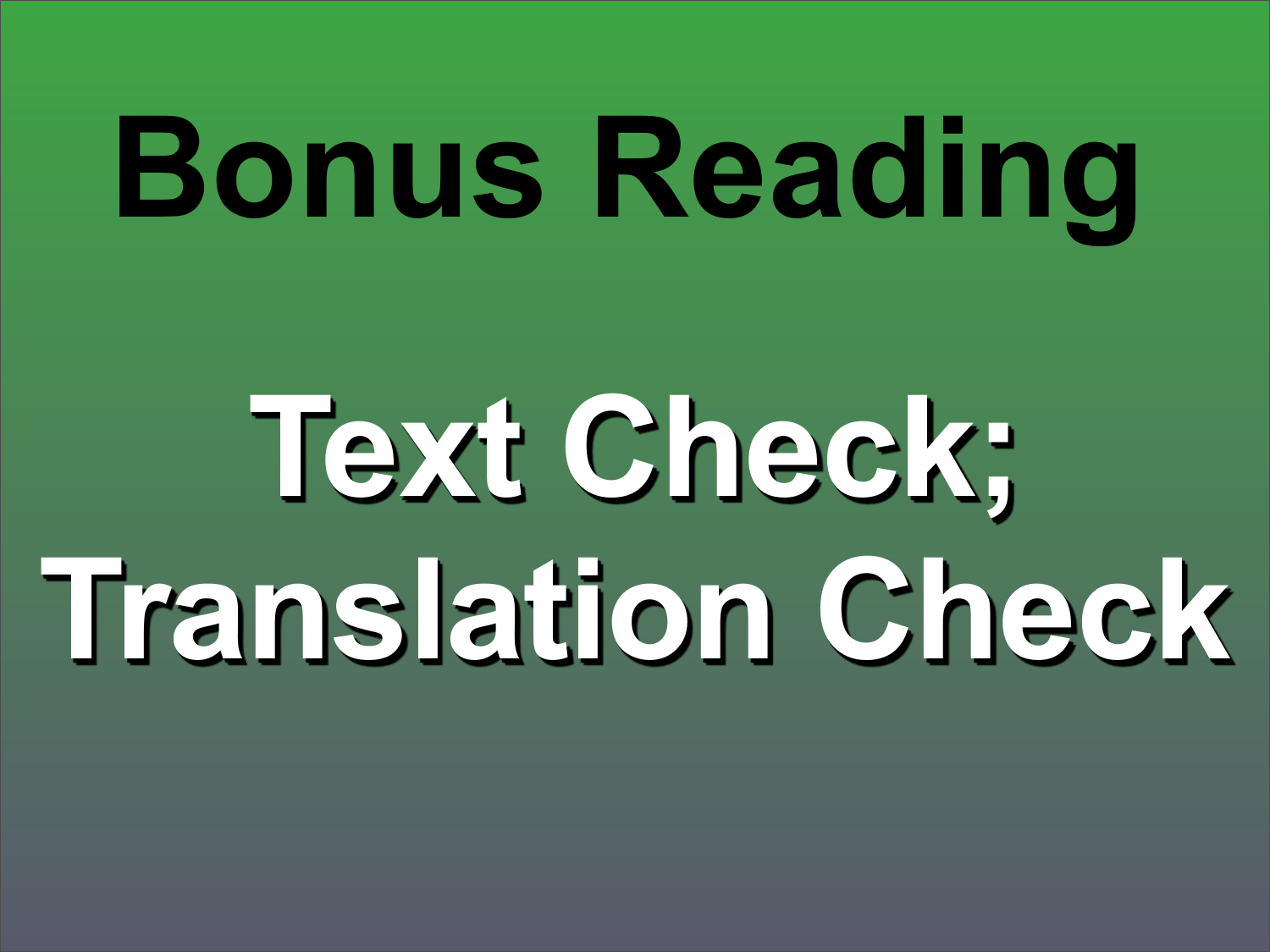## **A religion with NO TEXT:**

**Mormonism** (Their golden plates are allegedly in heaven.)

•**Translated** by a single person, **Joseph Smith**

### **A religion with a questionable textual history:**

**Islam** (Their golden tablet is also allegedly in heaven. For other similarities between these groups, see **www.danishgrove.net/yildiz/writings/islam-and-mormonism.html**, Dec. 2010)

•*One man*, the third caliph, **Uthman**, in A.D. 653, **decided certain manuscripts were true** revelations from the "heavenly source." On his own authority, he **distinguished** them from Muhammad's other utterances **then destroyed all others**.

- 
- 
-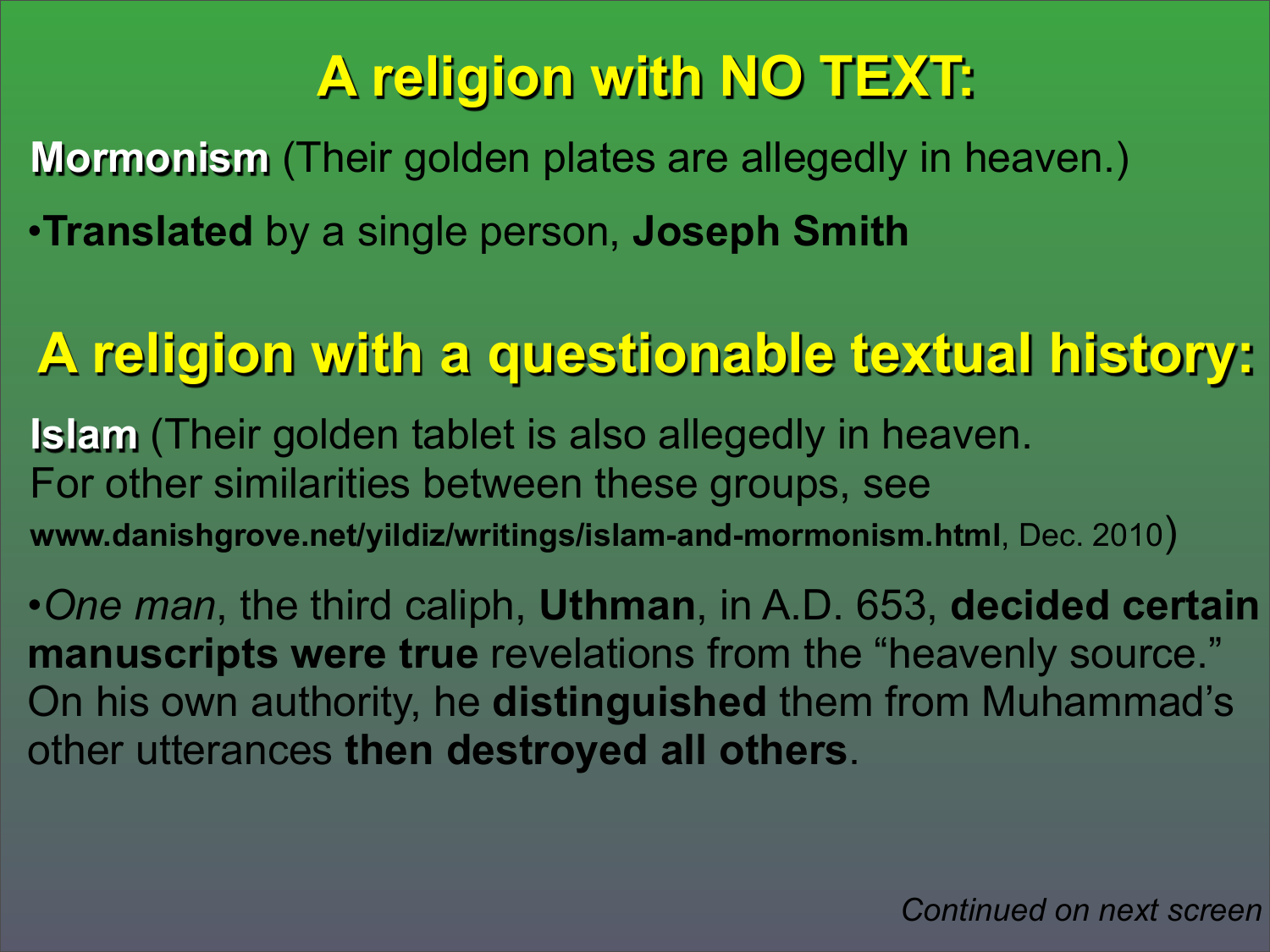### **Religions with THEIR OWN TRANSLATIONS of the Bible:**

**Jehovah's Witnesses**, the *New World Translation* in various languages, by the Watch Tower Bible and Tract Society, mostly in order to teach that Jesus is a created being and is not eternal.

However, **Jesus is God**, the **Creator**, and is **eternal**.

See **John 1:1**; **8:58**; **Hebrews 1:1-8** which they have changed.

**The Roman Catholic Church**, producing various translations with the Pope's imprimatur, adding Apocryphal Books in A.D. 1546 and translating away the mention of "saints" in order to accommodate their teachings.

However, **all Christians are saints**, "holy ones" to God.

See **Acts 9:32; Romans 1:7; 12:13; 1 Cor. 1:2, 2 Cor. 1:1; Eph. 1:1; Philippians 1:1**; etc..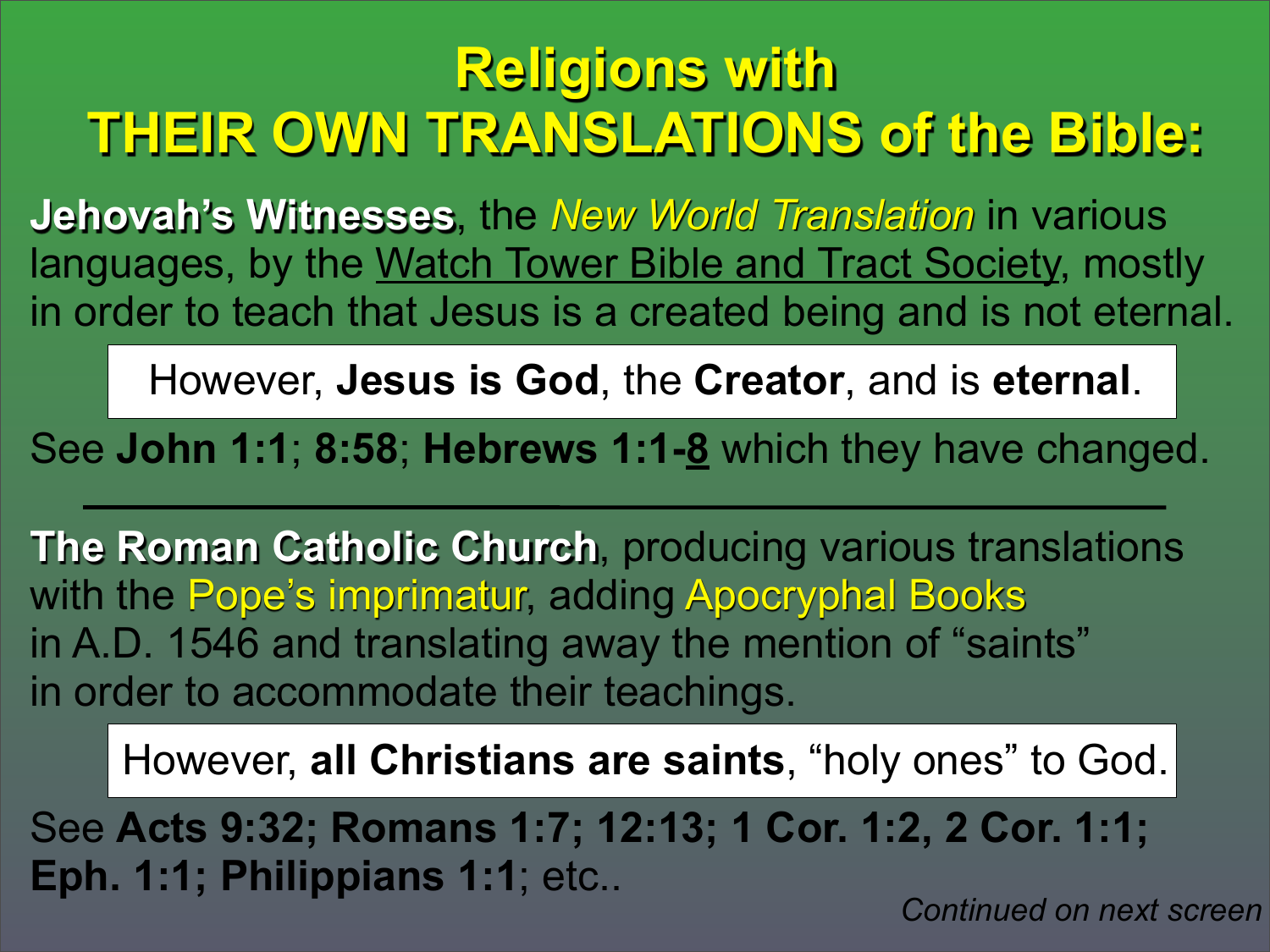### **Translations that miss the mark**

### **Any paraphrase**

For example, *The Living Bible (TLB)* claims to be a "thought-forthought translation," rather than a true word-for-word translation. As a result, some major differences are seen.

(**ESV**) Baptism, which corresponds to this, now saves you ... through the resurrection of Jesus Christ,

For example, on how to be saved, compare renderings of **1 Peter 3:21**, the context of which is the flood that Noah survived:

(**TLB**) That, by the way, is what baptism pictures for us: In baptism we show that we have been saved from death and doom by the resurrection of Christ.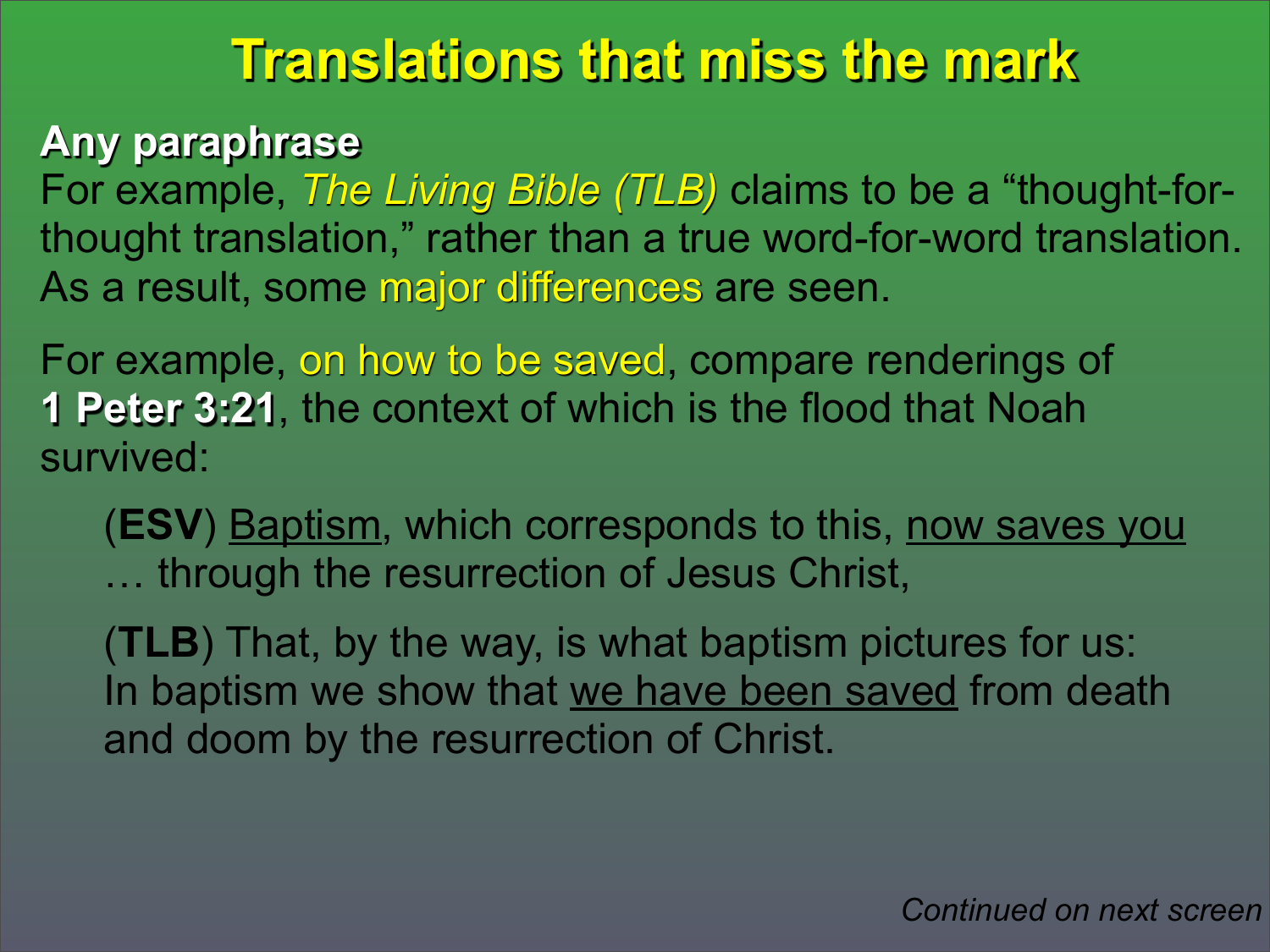### **Translations that miss the mark** *(continued)*

These are clearly *different thoughts*, so TLB fails in its purpose. Happily, a footnote in at least one edition of TLB straightens out the passage:

Baptism, which corresponds to this, now saves you through the Resurrection.

**Any translation by a single individual** It's simply too easy for one person to introduce bias *intentionally or otherwise!* – when there is **no one to doublecheck** the work.

A translation by a single person may serve as an **interesting** point of comparison, as different wording may help us focus on some of the ideas differently, **but** should **not** be used as our **main study Bible**.